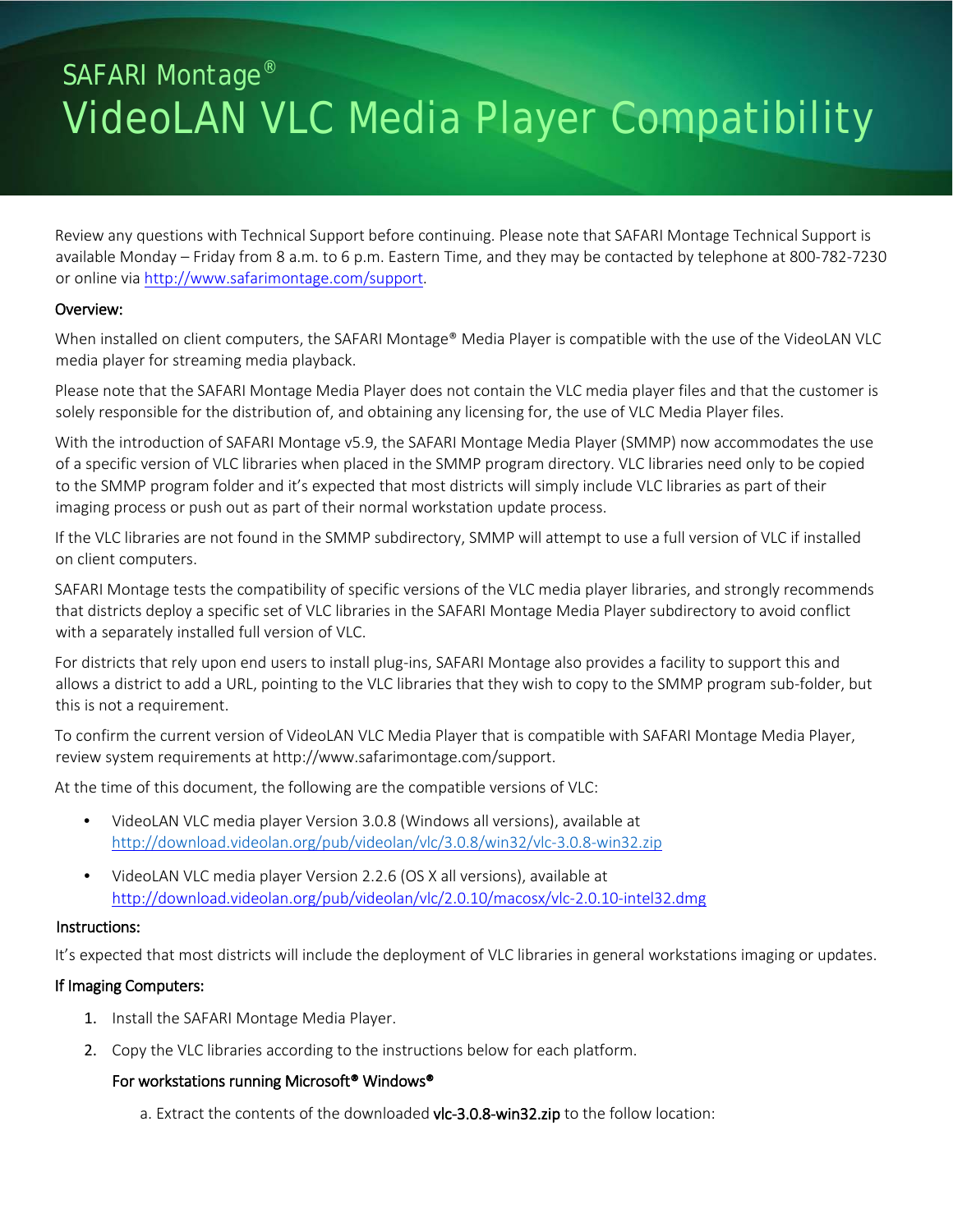# **SAFARI Montage® VideoLAN VLC Media Player Compatibility**

• C:\Program Files (x86)\SAFARI Montage\SAFARI Montage Media Player\

#### For workstations running Apple® OS X

- a. Mount the downloaded vlc-2.0.10-intel32.dmg.
- b. Copy VLC (actual file name is VLC.app) to the following location:

# • /Library/Internet Plug-Ins/SAFARIMontagePlayer.plugin/Contents/Resources

#### If Distributing via Configuration Management:

1. Configure distribution system to install the SAFARI Montage Media Player, QuickTime, and expand or copy, platform dependent, VLC to one of the locations below.

#### For distribution to Microsoft Windows

a. Extract the contents of vlc-3.0.8-win32.zip to the follow location:

# • C:\Program Files (x86)\SAFARI Montage\SAFARI Montage Media Player\

# For distribution to Apple OS X

a. Copy VLC.app from the mounted vlc-2.0.10-intel32.dmg to the following location:

# • /Library/Internet Plug-Ins/SAFARIMontagePlayer.plugin/Contents/Resources

For districts that rely on or allow end-users to install plug-ins themselves, SAFARI Montage provides support for this as well.

To copy the VLC Media Player libraries using this method, perform the following:

- 1. Login, as an administrator to a SAFARI Montage server.
- 2. Navigate to ADMIN -> System.
- 3. Configure the VLC Install URLs, under SAFARI Montage Media Player with the following VLC library locations and click Save.
	- Windows <http://download.videolan.org/pub/videolan/vlc/3.0.8/win32/vlc-3.0.8-win32.zip>
	- OSx <http://download.videolan.org/pub/videolan/vlc/2.0.10/macosx/vlc-2.0.10-intel32.dmg>

| <b>SAFARI Montage Media Player</b>                                                                                                                                                                                                                                                                                                                                                                                                                               |                                                                   |  |  |  |
|------------------------------------------------------------------------------------------------------------------------------------------------------------------------------------------------------------------------------------------------------------------------------------------------------------------------------------------------------------------------------------------------------------------------------------------------------------------|-------------------------------------------------------------------|--|--|--|
| User Installable:                                                                                                                                                                                                                                                                                                                                                                                                                                                |                                                                   |  |  |  |
| VLC Windows Install URL:                                                                                                                                                                                                                                                                                                                                                                                                                                         | tp://download.videolan.org/pub/videolan/vlc/3.0.7/win32/vlc-3.0.7 |  |  |  |
| VLC OSX Install URL:                                                                                                                                                                                                                                                                                                                                                                                                                                             | http://download.videolan.org/pub/videolan/vlc/2.0.10/macosx/vlc-2 |  |  |  |
| Legal Notice: When installed on client computers, the SAFARI Montage® Media Player is compatible with the use of the VideoLAN VLC media<br>player for streaming media playback. To automate the installation of VLC in conjunction with the SAFARI Montage Media Player installation,<br>enter the URL to the Windows® and/or OS X® VLC installers in the entry fields above. Please note that customer is responsible for any<br>licensing associated with VLC. |                                                                   |  |  |  |

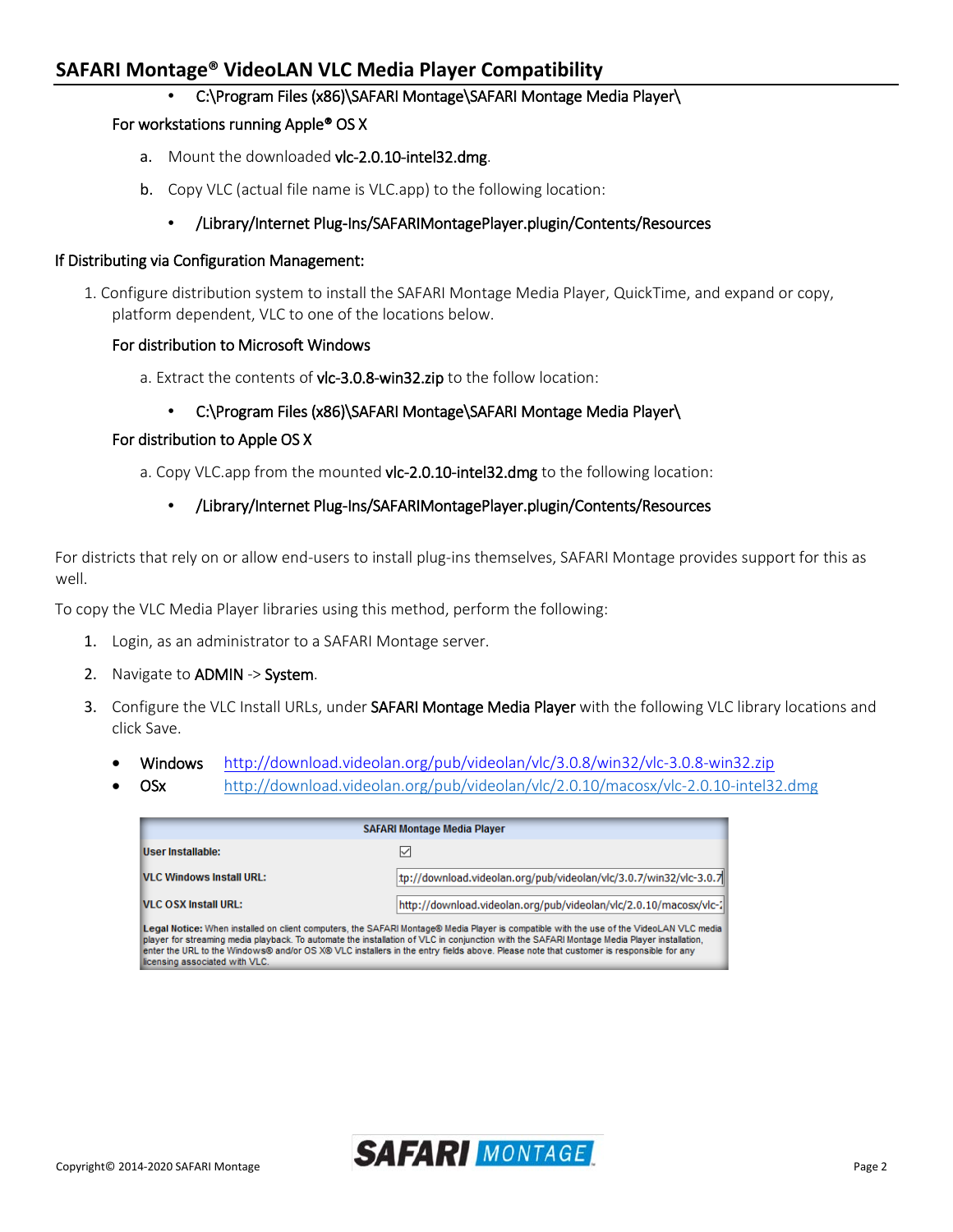4. End users may copy the above version of the VLC Player libraries by navigating to the Dashboard, right-clicking on the SAFARI Montage Media Player (this step can be completed from any instance of the SAFARI Montage Media Player) and selecting Install VLC.



5. Click OK when prompted to install VLC Player version 3.0.7.

|                 |                                                 | $\boxminus$ PLAYLISTS                                                                                                                       |  |  |  |  |
|-----------------|-------------------------------------------------|---------------------------------------------------------------------------------------------------------------------------------------------|--|--|--|--|
|                 | You have not viewed any district playlists yet. |                                                                                                                                             |  |  |  |  |
|                 | -<br><b>Install VLC</b>                         | strict rec<br>$\mathbf x$                                                                                                                   |  |  |  |  |
|                 | to install VLC Player.                          | VLC Player is recommended for SAFARI Montage Media Player. Please click OK<br>Need for Set<br>$\Box$ Do not show this again.<br>Close<br>OK |  |  |  |  |
| RD <sup>®</sup> | QUICK UPLOAD                                    |                                                                                                                                             |  |  |  |  |
|                 | Get it?                                         | $\Box$ LOR EXCHANGE                                                                                                                         |  |  |  |  |
| <b>Property</b> | <b>JOIN OFT IT?</b>                             | Concerns to a children the control of the California of<br>diam'r. An an an<br>-                                                            |  |  |  |  |

6. Download and extraction of the entered VLC Player will begin. There is no visual representation of the download. The download is complete when the Install VLC prompt closes and a window showing file extraction appears. There is no messaging of completion. The process is complete when the extraction dialog closes.